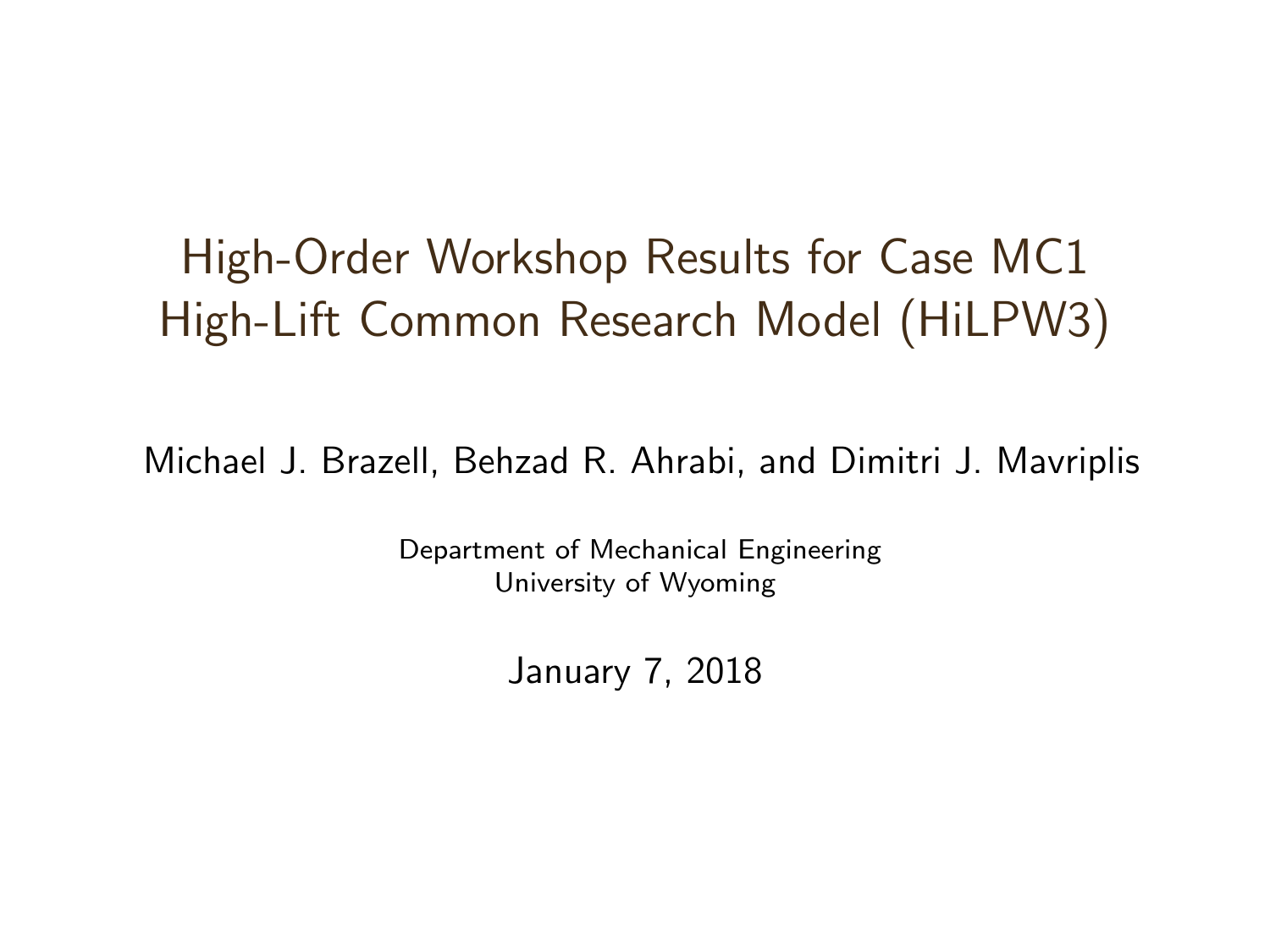

- ▶ Discontinuous Galerkin Finite Flement Method
- $\blacktriangleright$  Modal basis functions
- $\blacktriangleright$  Hybrid mixed element unstructured meshes (tetrahedra, prisms, pyramids, and hexahedra)
- $\triangleright$  p-enrichment and h-refinement using non-conforming elements (hanging nodes)
- $\triangleright$  Independent polynomial degree for solution and mapping basis
- ▶ Non-linear system solver: PTC Newton-Rhapson method
- ▶ Linear system solver: preconditioned flexible-GMRES (Saad 1986)
- $\blacktriangleright$  Line implicit Jacobi, Gauss-Seidel relaxation, ILU(0)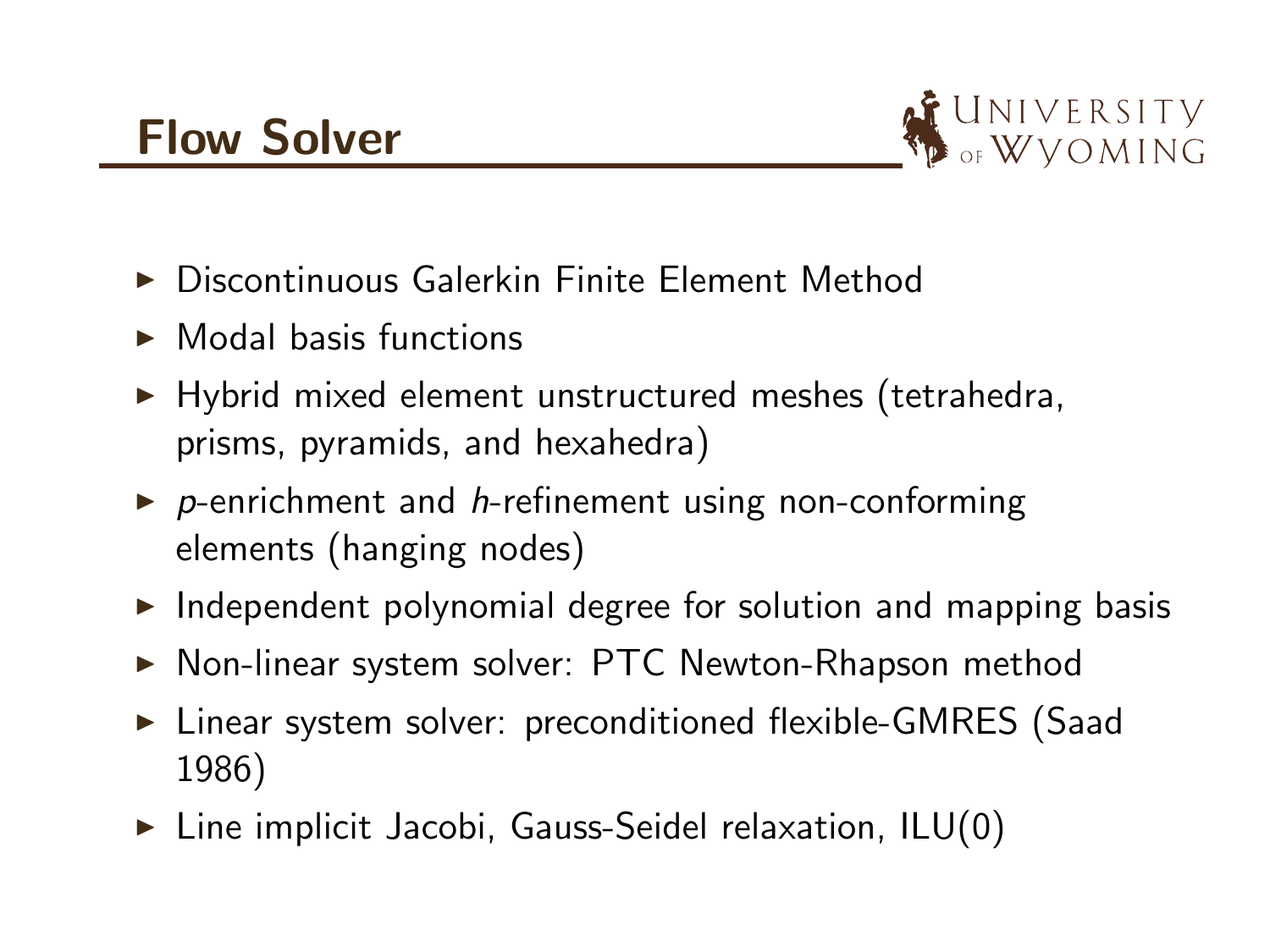## Physics



- $\triangleright$  Compressible Navier-Stokes in conservative variables
- $\triangleright$  PDE-based Artificial Viscosity (Barter and Darmofal, Burgess)
- $\triangleright$  Spalart-Allmaras turbulence model (negative-SA variant)
- $\blacktriangleright$  Inviscid flux: Lax-Friedrichs, Roe, AUFS
- $\triangleright$  Viscous flux: symmetric interior penalty (SIP)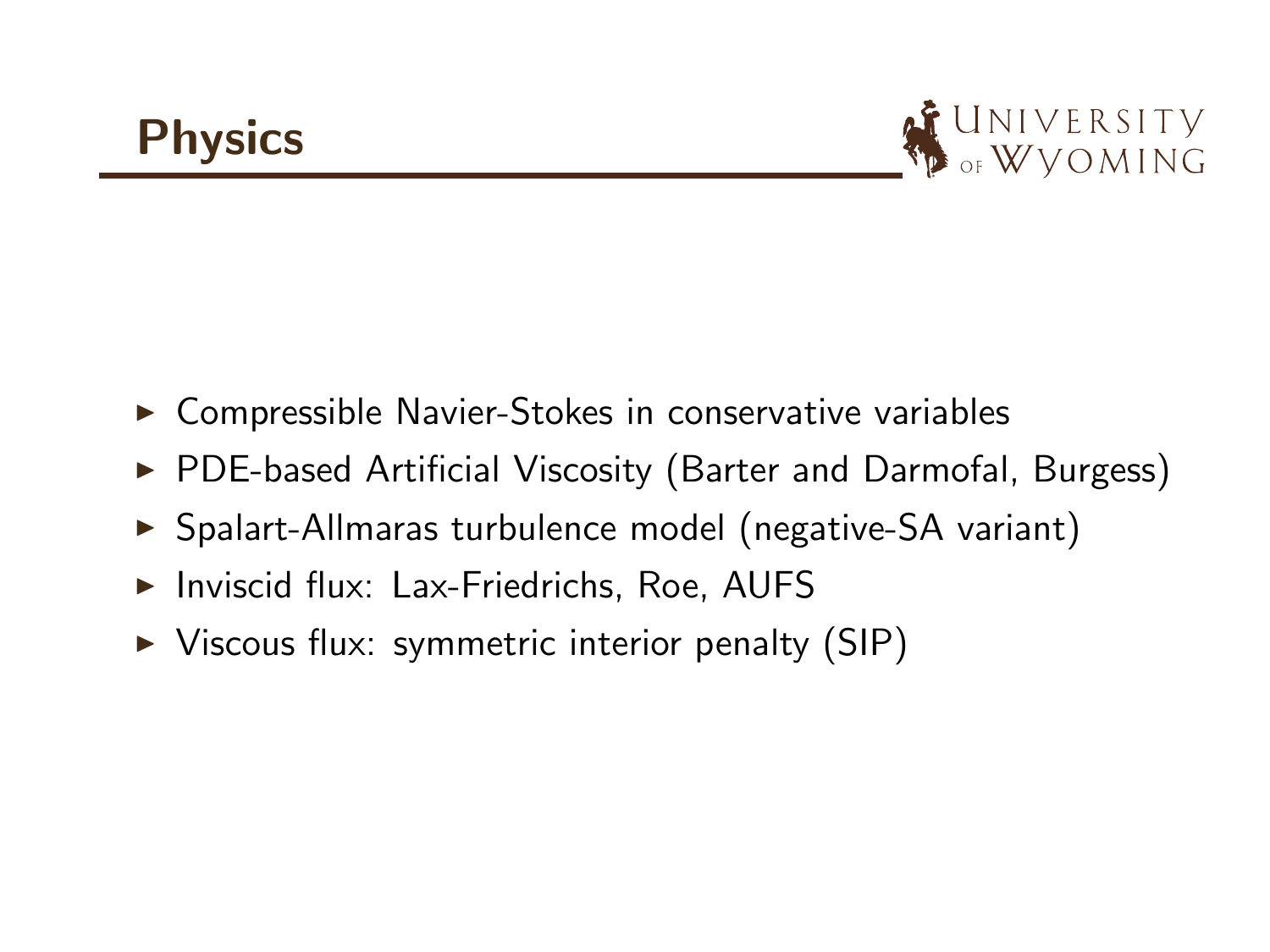

$$
\alpha = 8^{\circ}, \text{ Roe Flux, ILU(0)} \\ time / dof = \frac{cputime \times process}{\tau \times dots}
$$

| case | n | dof $\times 10^6$ |        | $C_{D}$ | time/dof |
|------|---|-------------------|--------|---------|----------|
|      |   | 21.6              | 1.7763 | 0.17369 | 1.13     |
| 2    |   | 70.2              | 1.7725 | 0.17314 | 1.60     |
| 3    |   | 54.1              | 1.7868 | 0.17274 | 0.46     |
|      |   | 175.6             | 1 7814 | 0.17253 | 0.28     |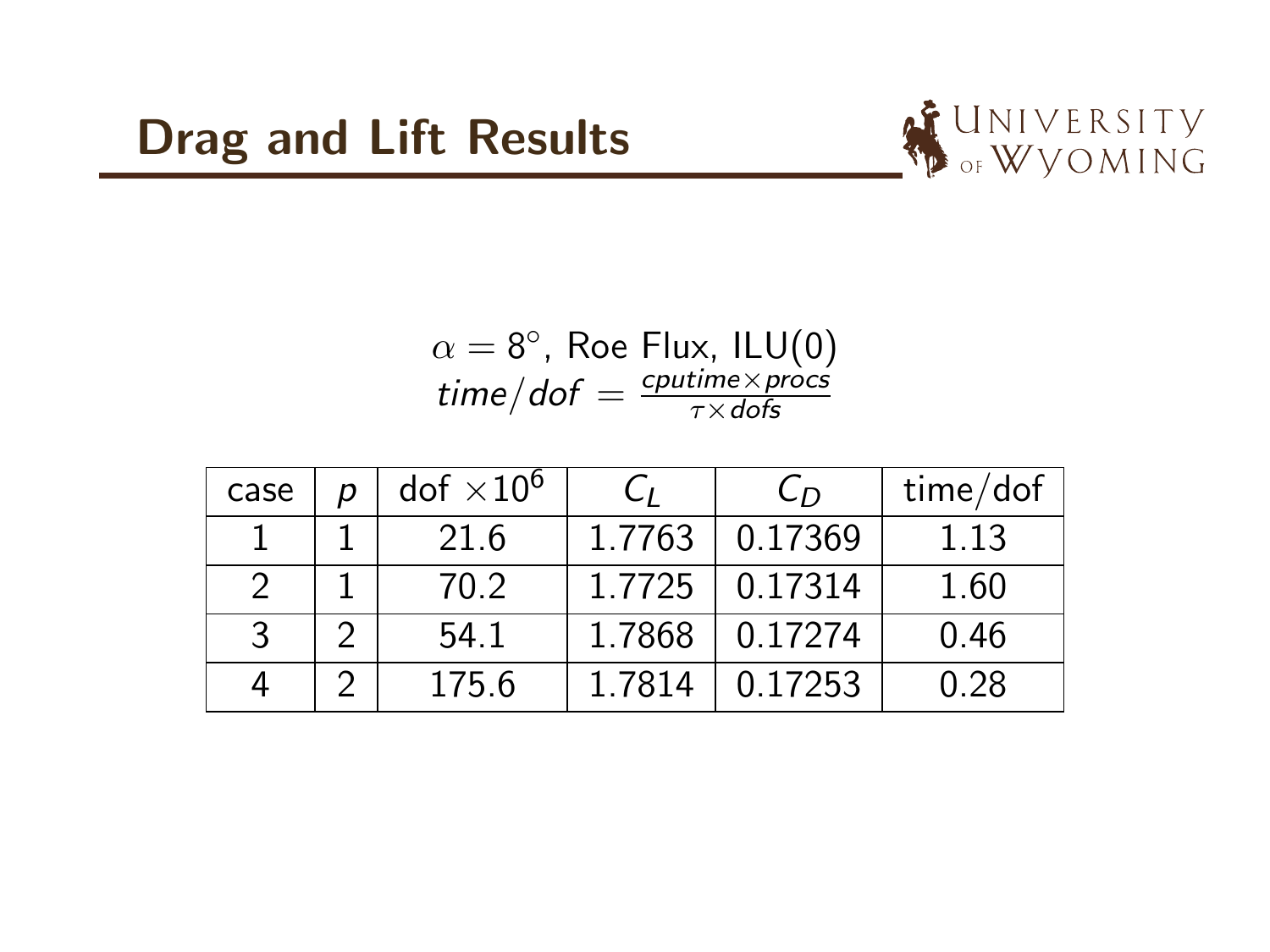



Total Residual (RMS) Total Residual (RMS)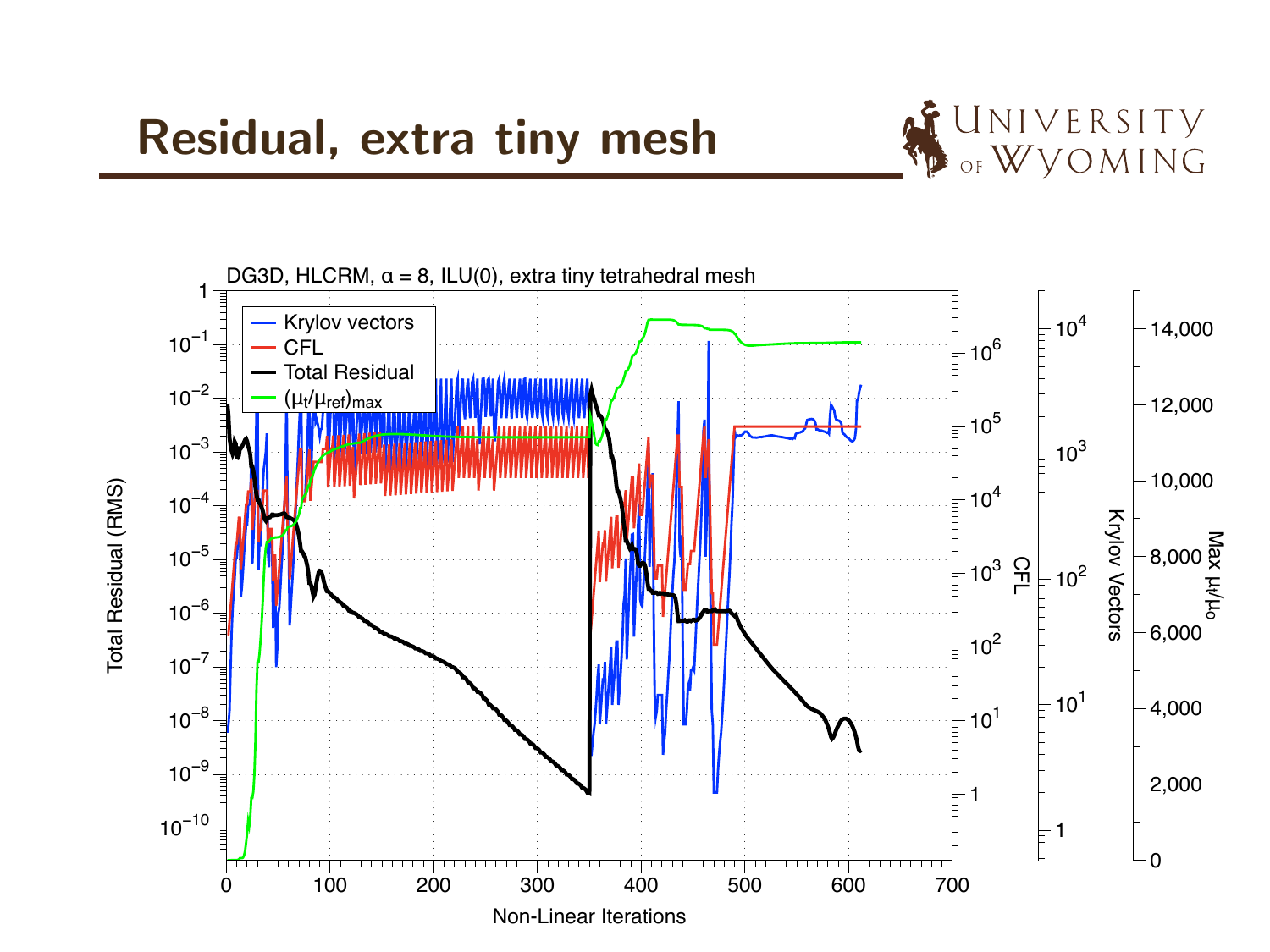## Residual, tiny mesh

Total Residual (RMS)

Total Residual (RMS)





Non-Linear Iterations